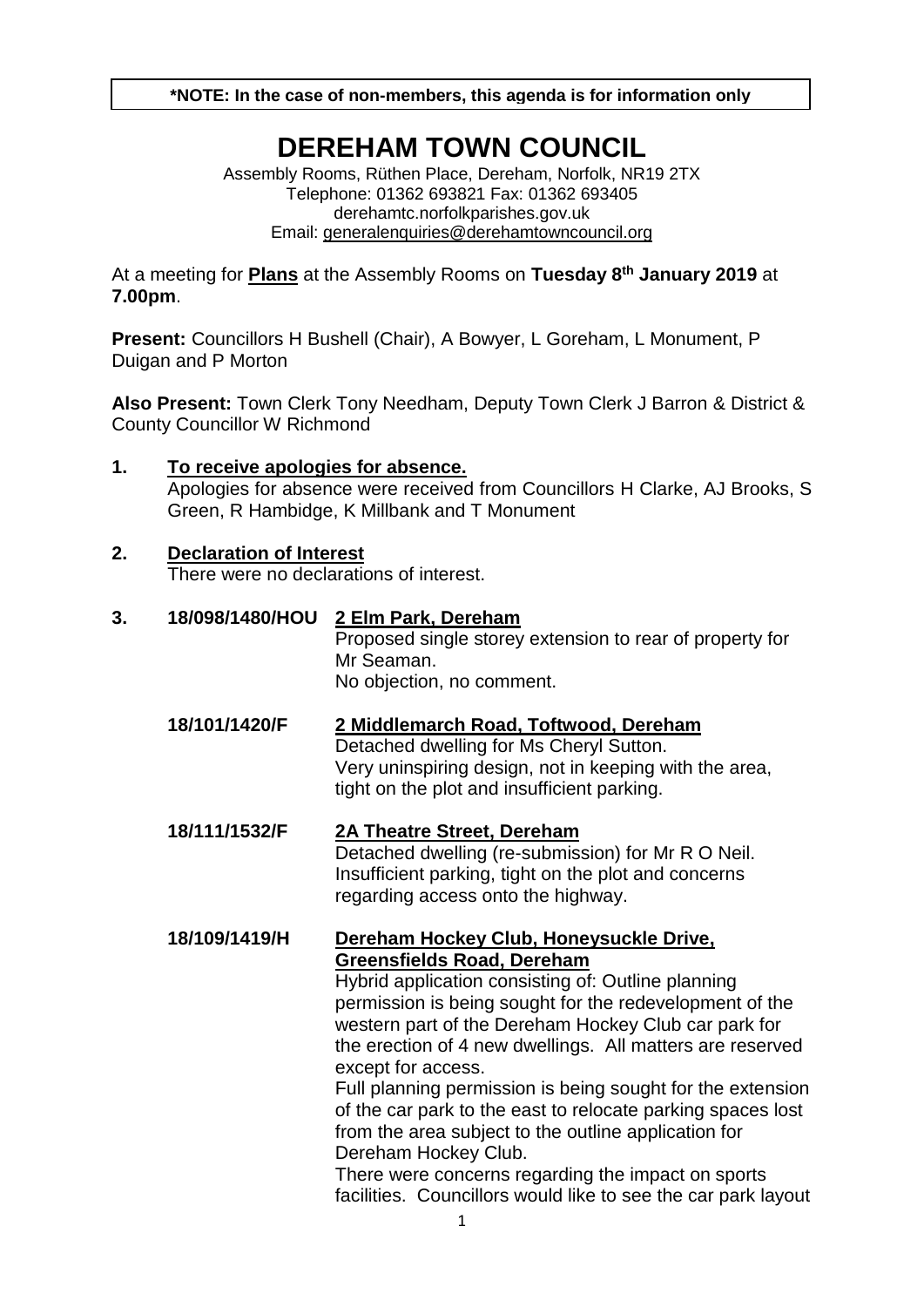to see if it will be like for like. Didn't agree with the loss of sports land and open spaces. The Local Planning Authority should be certain that all other funding opportunities have been explored.

- **18/104/1489/F Scout Haven, South Green, Dereham** Extension of existing scout hut building to provide new rooms and covered open area. New store building in place of existing store. For 2<sup>nd</sup> Dereham Scout Group. No objection, no comment.
- **18/114/1534/HOU Swanton Road Farm, Swanton Road, Dereham** Conversion of existing outbuilding to residential annex to the main dwelling for Mr & Mrs Watson. No objection, no comment.

## **18/099/1483/HOU 3 Townsend Road**

Building a single storey rear extension linking to existing garage and converting garage to form a day room/lounge and a single storey extension to the garage. Removal of existing front porch and replacing with new glazed and oak framed porch and a new oak framed car port for Lisa Baker and Stephen Skinner.

Over development of site, loss of amenity to neighbours and not in keeping with surrounding area.

#### **18/100/1405/HOU Mill Farm, 5 Mill Court, Dereham**

Demolition of partly built new structure. Proposed two storey extension and garden room for Mrs Nasser. A poor and ugly design and not in keeping with the style of the house.

- **18/103/1493/O 45 Oakdene, Quebec Road, Dereham** Erection of dwelling (amended scheme) for Mr & Mrs David & Carol Harrison. Not in keeping with the surrounding area, a poor and cramped design, too far forward on the site and concerns for the oak tree.
- **18/105/1534/LU Donara, 13 Swanton Close, Dereham** Extend current dwelling for Mr Mirko Sladoja. No objection, no comment.
- **18/110/1542/HOU Hargreen, 84 Yaxham Road, Dereham** Rear extension for Mr & Mrs J Palmer. No objection, no comment.
- **18/112/1387/HOU 5 Moorgate Cottages, Southend, Dereham** First floor extension to existing garage to form a study for Mr & Mrs A Westwood. No objection, no comment.